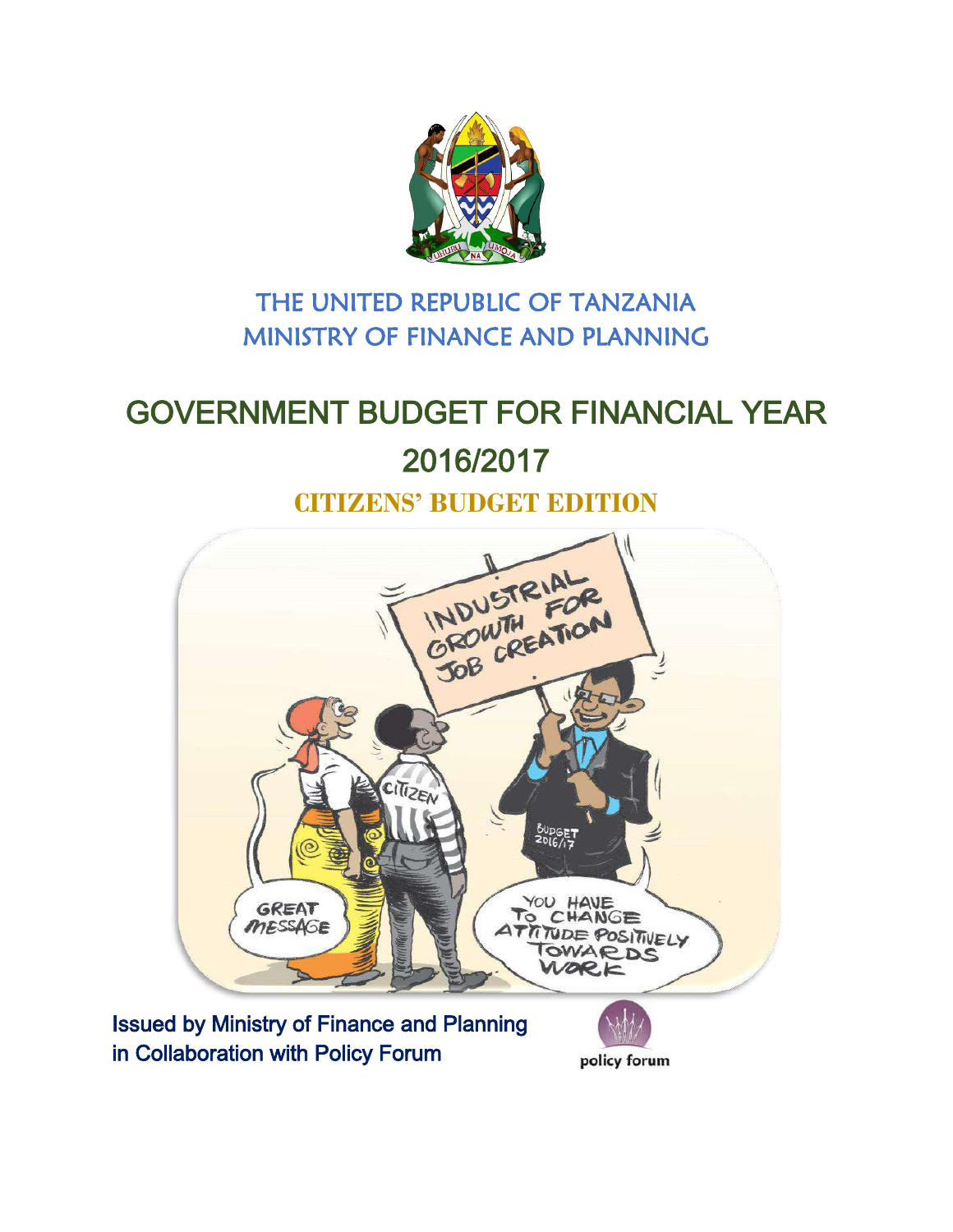## 1. INTRODUCTION

#### *Citizens' Budget as a Guide*

The 2016/2017 edition of the Citizens' Budget intends to provide a simple and clear overview of 2016/17 **Government Budget** in a more transparent manner, as it was for the previous editions<sup>1</sup>. Essentially, Government Budget is the annual estimates of revenue and expenses prepared by Government. It is a fundamental tool that the Government uses to translate its policy decisions into actions politically, socially and economically. Furthermore, it is a document that reveals how the government plans to collect revenues through different sources and spend the collected revenues basing on priorities in that particular financial year.

#### *The objectives of 2016/17 Budget*

The Government Budget for the financial year 2016/17 has dedicated itself in making sure that every citizen benefits from it in terms of resource allocation and utilization. It emphasizes on the importance of tackling the challenges and problems that the citizens face, especially the low income earners. The emphasis has been revealed by President's motto that states '*Hapa kazi tu'* intended to change people's attitude positively towards work. The basic theme of the 2016/17 budget is "**Industrial growth for job creation".**

In implementing the 2016/17 budget, Government has two major economic objectives:

**First**, to address challenges facing Tanzanians so as to bring new hope for better life to our people, especially to low income earners. This objective will involves major reforms in the Government structure particularly restoring discipline and accountability and get rid of the culture of doing business as usual as well as enforcing integrity and frugality management in the use of public resources.

**Second**, to transform the economy into middle income status through sustaining macroeconomic stability and developing industries. The transformed economy will help to foster job creation especially among youths and enhance agricultural productivity to raise income particularly for low income earners.

The Government through the 2016/17 budget has a real intention and determination of implementing its commitment and promises to the citizens which are clearly stated in the:

- National Development Vision 2025;
- Second Five years National Development Plan-*FYDP II* (2016/17-2020/21);
- The Ruling Party Election Manifesto (2015-2020).

 $\overline{a}$ 



<sup>1</sup> Since 2011/2012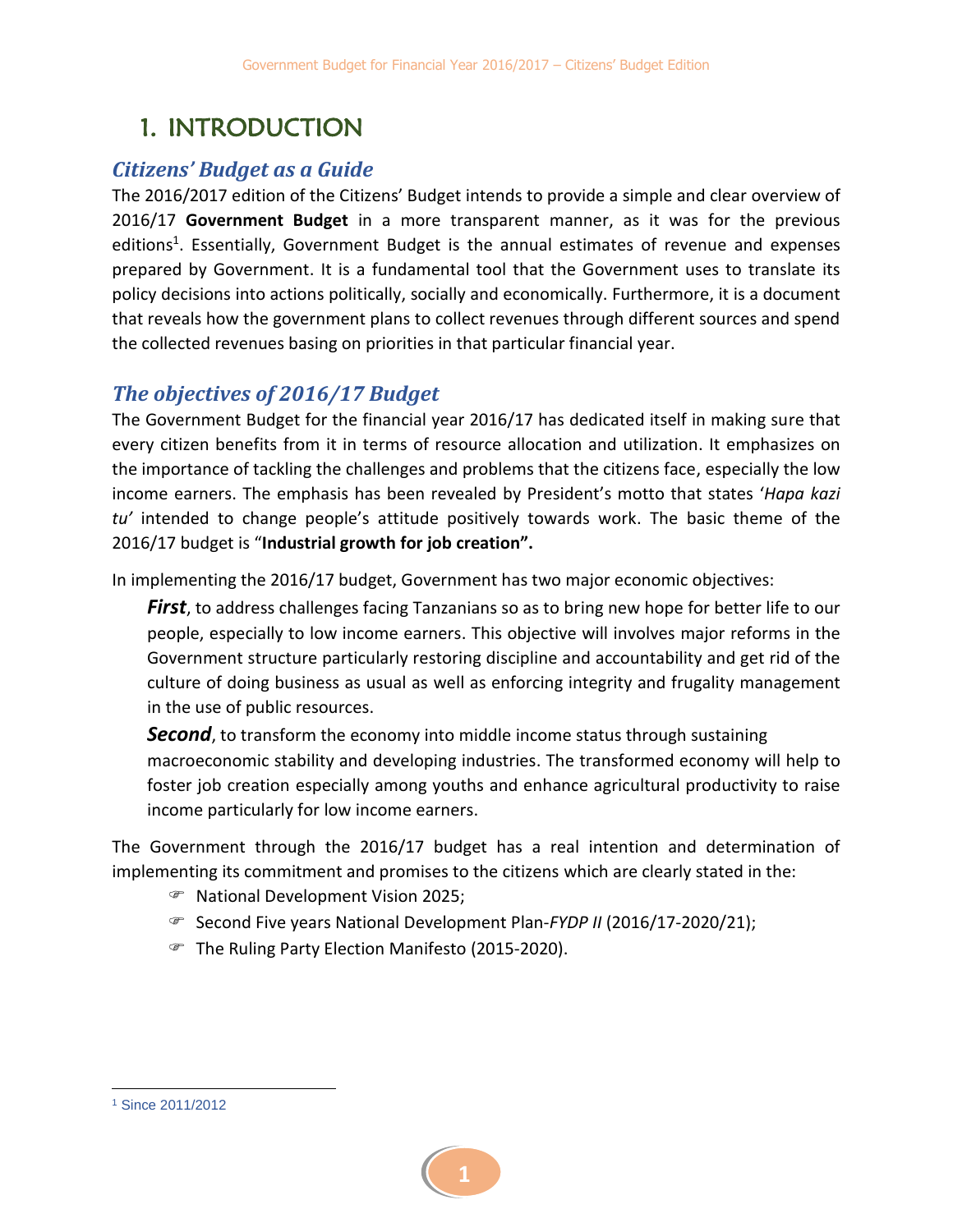

## 2. MACROECONOMIC OUTLOOK AND ASSUMPTIONS

In the medium term, the macroeconomic projections are as follows:

 $\overline{a}$ 

- GDP<sup>2</sup> is projected to grow by 7.2 percent in 2016 from 7.0 percent in 2015;
- $\degree$  Inflation to be contained at single digit in the range of 5.0 to 8.0 percent in 2016;
- Domestic revenue including Local Government Authorities' (LGAs') own sources projected at 14.8 percent of GDP in 2015/16 and maintain an upward trend to 16.9 percent of GDP in 2016/17;
- Tax revenue is projected at 13.8 % of GDP in 2016/17 from an estimate of 12.6% in 2015/16;
- Total expenditure is estimated to increase from 23.2% of GDP in 2015/16 up to 27.0 % of GDP in 2016/17;
- $\mathcal{F}$  Fiscal deficit<sup>3</sup> is projected at 4.5 % of GDP in 2016/17 from 4.2 % of GDP in 2015/16;
- The ratio of current account deficit to GDP is projected at 7.9 % in 2015/16 and narrow down to 7.5% in 2016/17;
- Maintain gross official reserves sufficient to cover at least 4 months of projected imports of goods and services by June 2017.

<sup>&</sup>lt;sup>2</sup> GDP is the total market value of all final goods and services produced in a country in a given year. GDP was 44.90 billion US dollars in 2015

<sup>&</sup>lt;sup>3</sup> Fiscal Deficit is the amount by which a Government's spending exceeds its revenue from taxes and other internal revenue in a given year.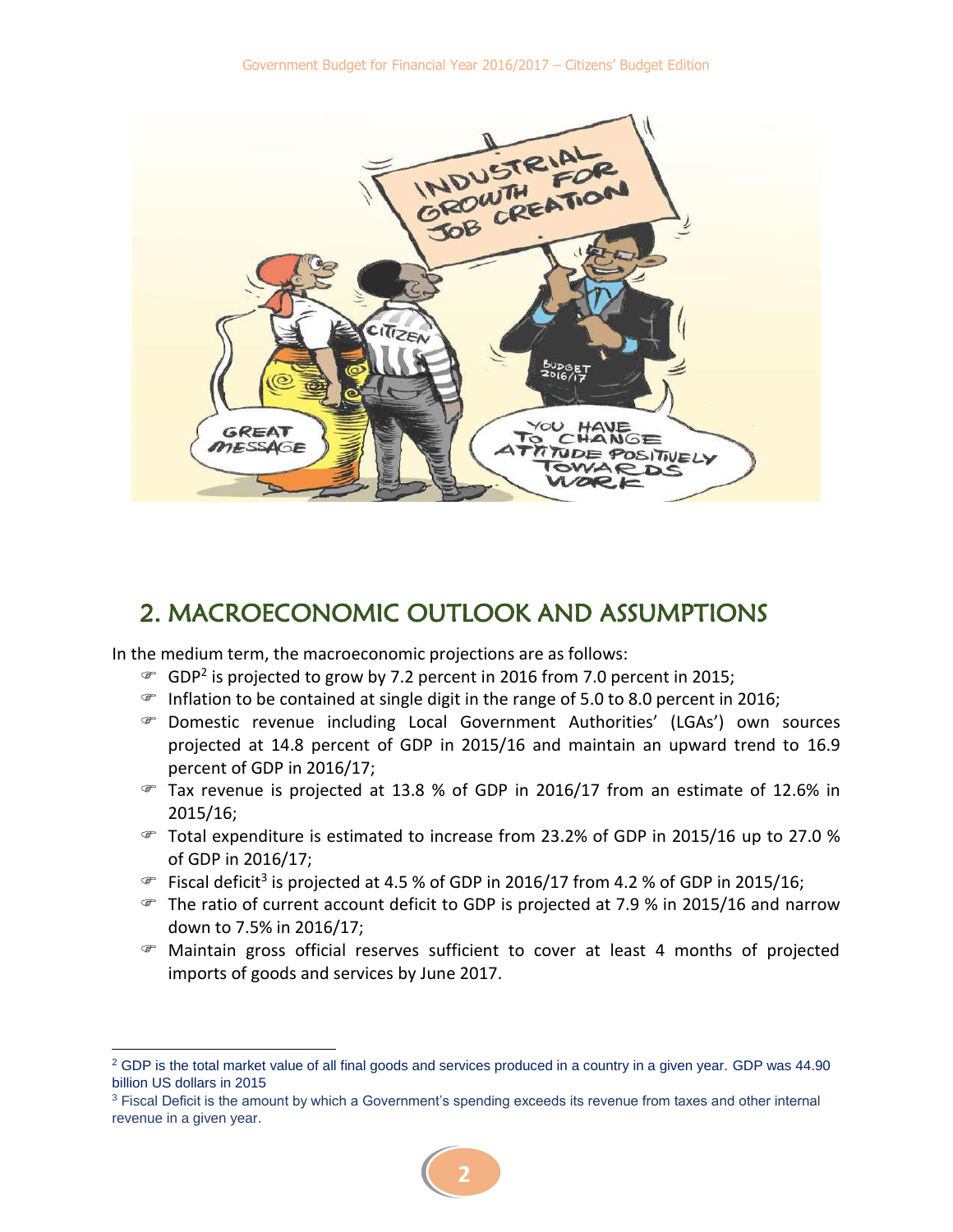#### *The Achievements of Macroeconomic Forecasts will Largely Depend upon the Following Assumptions:*

- Continued peace, security, stability and harmony in the country, regionally and globally;
- Stability of oil prices in the world market;
- Favourable weather conditions in the country and in neighbouring countries;
- Sustaining macroeconomic stability and social economic gains including GDP growth, external trade, money supply, domestic revenue, expenditure and social services;
- Pursuing prudent monetary and fiscal policies to ease inflation and reduce interest rate;
- $\mathcal{F}$  Stability in the global economy;
- Enhanced private sector participation in the economy particularly in industrial investment.



## 3. PRIORITIES OF THE GOVERNMENT BUDGET 2016/17

#### *Main Focus of the 2016/2017 Budget*

Basing on the Annual Development Plan 2016/17 (drawn from FYDP II) and the ruling party Election Manifesto 2015-2020, the implementation of the 2016/17 budget will focus on the following main areas of priorities:

- Interventions for fostering economic growth and industrialization;
- Integrate economic development and human resources;
- Enabling business environment;
- $\mathcal F$  Effectiveness in implementation oversight and implementation of the plan.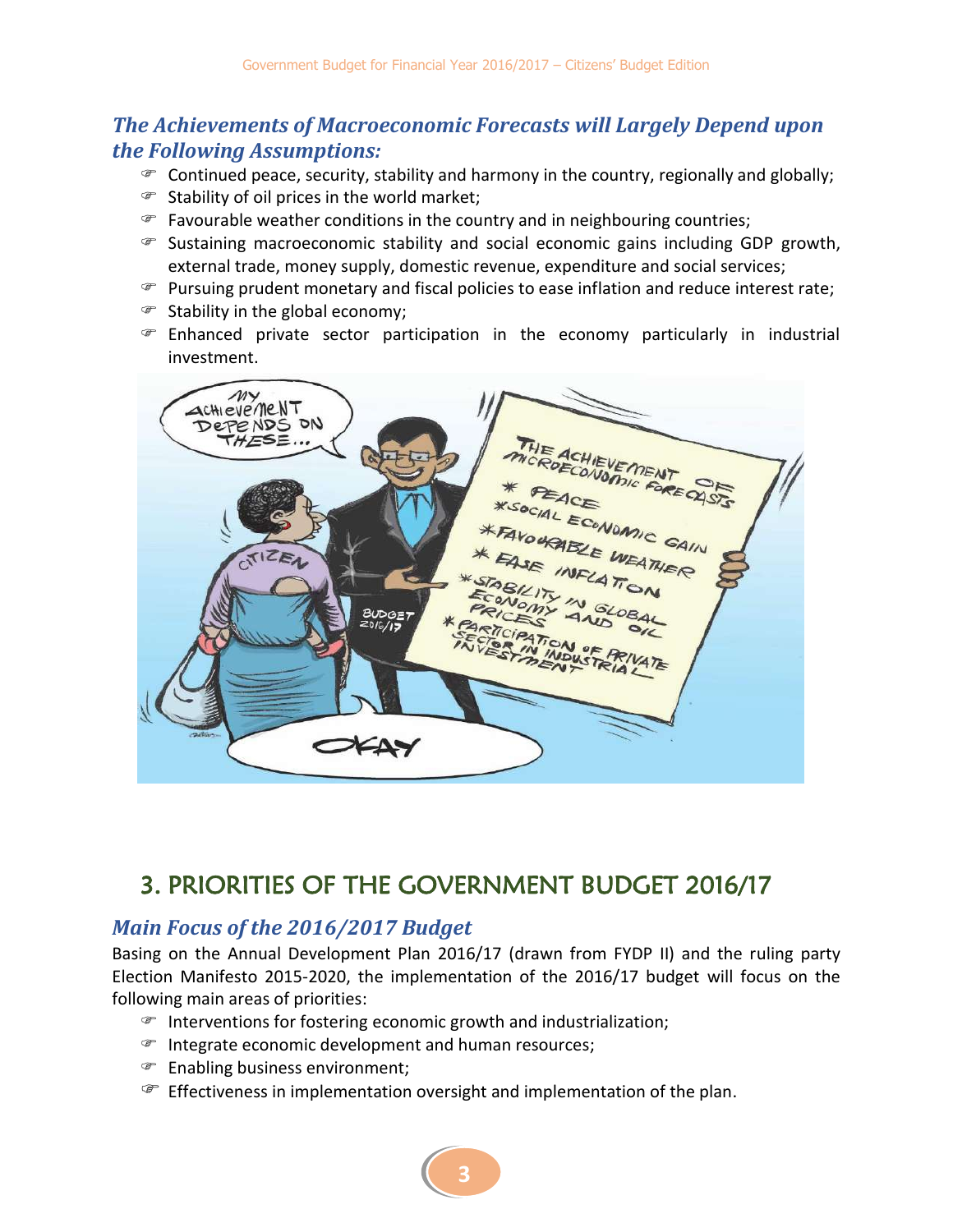

#### *Public Concerns Addressed by 2016/17 Budget*

The 2016/17 budget intends to address citizens' complaints through budgetary and administrative measures to be taken as follows:

- *In order to prevent and combat corruption in delivery of public service*, the Government has planned to establish the **Corruption and Economic Crimes Court.**  Besides, more funds have been allocated to PCCB<sup>4</sup> and CAG<sup>5</sup> so as to facilitate operations in management of public expenditures and resources.
- *Measures to prevent loss of revenue* in areas such as ports, airports and border posts. Much emphasis has been put in the use of Electronic Fiscal Devices (EFDs) to comply with Tax Administration Act.
- $\mathcal{F}$  Without compromising the quality of service delivery, the 2016/17 budget has clearly indicated *Measures to control expenditures* including cutting unnecessary expenditures like using government facilities when conducting meetings ,trainings and seminars; cutting unnecessary national ceremonies and control use of utilities.
- Emphasis on value addition, and promotion of industrialization and commercialization so as *to transform and strengthen agriculture, livestock and fisheries sector*. Likewise,

 $\overline{a}$ 

<sup>4</sup> PCCB is the abbreviation of Prevention and Combating of Corruption Bureau

<sup>5</sup> CAG is the abbreviation of Controller and Auditor General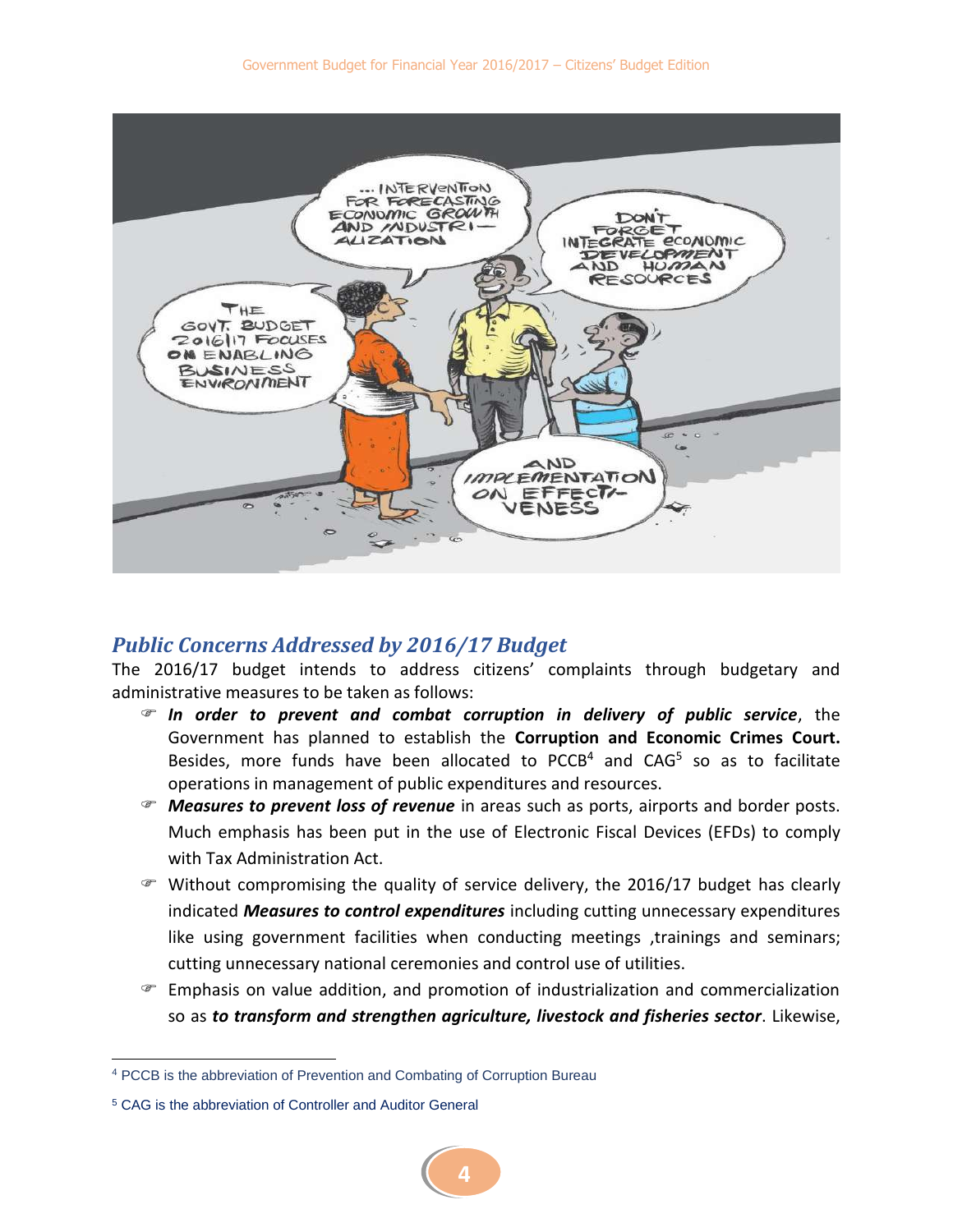minimizing or abolishing nuisance taxes affecting the sector and strengthening Tanzania Agriculture Development Bank (TADB).

- The Government will put more efforts **to resolve land conflicts** between farmers and pastoralists, villages and national reserves, investors and residents which are becoming more persistent recently. The Government will also take actions against those who fail to develop farms and plots. Among other things, the Government will continue with acquisition of land survey equipment, land demarcation and compensation.
- The Government will continue to address challenges arising from *inadequate transport and transportation services*. Such efforts include construction and rehabilitation of roads to open up economic activities, standard gauge railway line, acquisition of new aircrafts, passenger ships in Lake Victoria and Tanganyika.
- Several **Electrification** projects will be implemented like rural electrification and completion of ongoing projects example Kinyerezi I and Kinyerezi II gas fired power generation plants to ensure availability of reliable power supply for both domestic and industrial uses.
- Ensuring *access to clean and safe water* for domestic and industrial purpose. Also, *availability and accessibility of quality health services* as well as *quality education.*
- *Enabling environment for private sector participation* through improving business environment by investing in infrastructures such as roads, railways, ports, airports, water and power infrastructures and possibly removing nuisance fees, levies and taxes so as to attract private investors to invest in industries and making business registration easier.

#### *Empowerment and rights of specified groups through:*

- $\mathbf{\hat{x}}$  Allocating Shs 50 million to every village through SACCOS.
- $\mathbf{\hat{x}}$  Allocating funds to improve the infrastructures for elderly homes and juvenile, detentions centers, purchase food, medicine and other requirements for vulnerable groups.
- $\mathbf{\hat{x}}$  Budgeting for implementation of various projects under the ministry of Information, culture, arts and sports for Artists, designers, and sportsmen.
- $\mathcal{A}$  Making some improvement of employees' remuneration by reducing PAYE<sup>6</sup> from 11% to 9%.
- $\mathcal{F}$  Facilitating artisanal miners for maximum productivity and efficiency.
- $\mathbf{\hat{x}}$  Constructing residential houses for armed forces with a view to address shortage of housing.

 $\overline{\phantom{a}}$ <sup>6</sup> PAYE is the abbreviation of Pay As You Earn.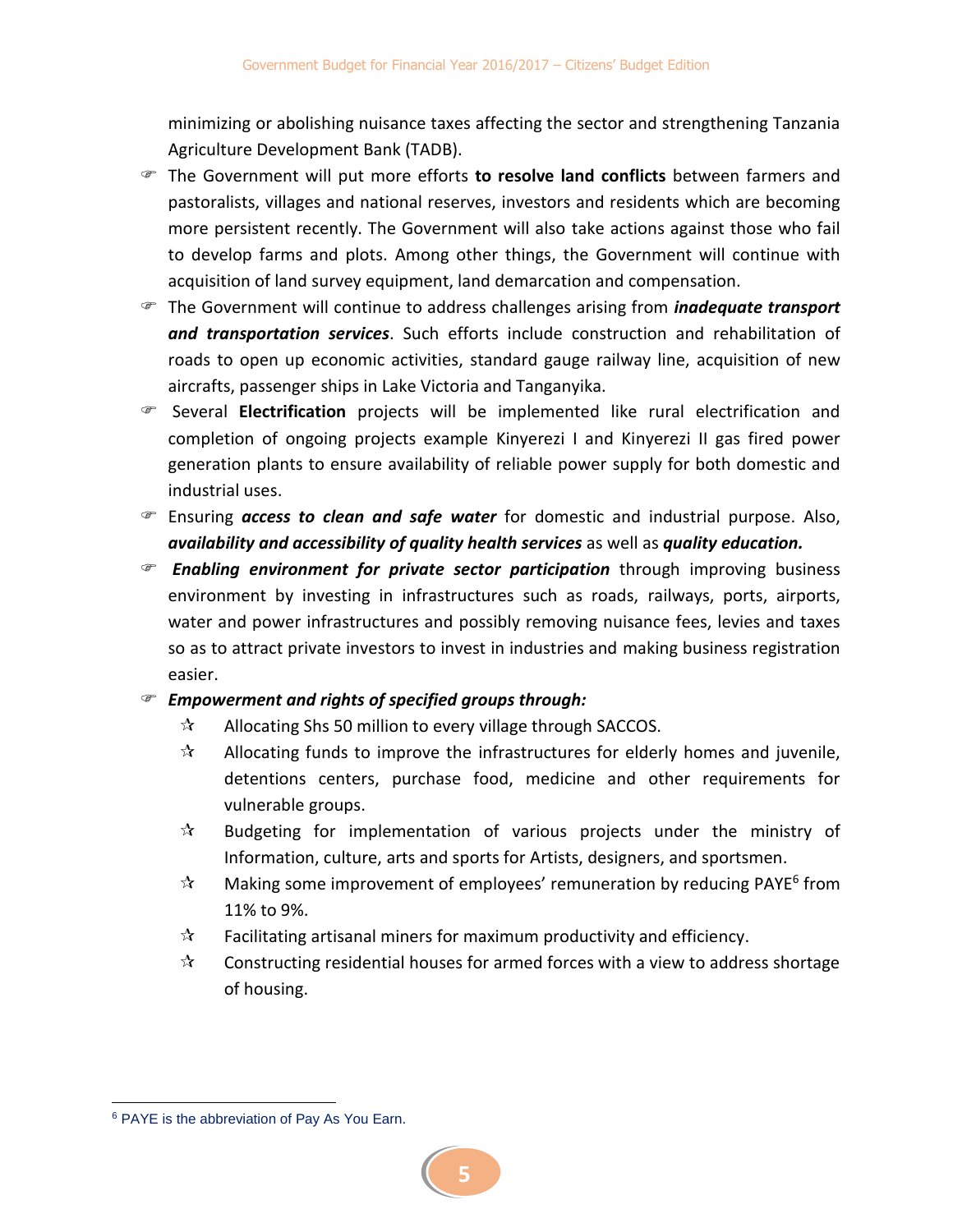## 4. MEASURES AND GUIDING POLICIES IN 2016/17 BUDGET

#### *Revenue Policies:*

In 2016/2017, the Government will continue with its strategic efforts of mobilizing adequate resource especially from the domestic sources to ensure implementation of the budget. Government domestic revenues are projected to increase from Shs 13,475.6 billion in 2015/16 to Shs 17,798.1 billion in 2016/17 and therefore reduce budgetary dependency. Several policy and administrative measures will be taken as follows:

- Eliminating all forms of actions and behaviuor (such as corruption) that cause revenue leakages.
- Continue strengthening tax administration at all revenue collection points (e.g. ports, border posts, airports and all inland container terminals).
- $\mathcal{F}$  Continue to broaden tax base and to formalize the informal businesses.
- $\mathcal{F}$  Intensify the capacity of TMAA<sup>7</sup> and TEITI<sup>8</sup> so as to insure maximum taxes and royalties are collected from the mineral resources.
- Strengthening monitoring of revenue collection in all Government institutions and agencies.
- Scale up the use electronic systems and devices in revenue collection including use of Electronic Fiscal Devices (EFDs).
- $\mathcal F$  Ensure the use of mass valuation method and collection of property tax based on the value of properties in all Local Government Authorities (LGAs).
- Abolish tax exemption granted to armed forces' shops.



<sup>&</sup>lt;sup>7</sup> TMAA is the acronym of Tanzania Minerals Audit Agency.

l

<sup>8</sup> TEITI is the acronym of Tanzania Extractive Industries Transparency Initiative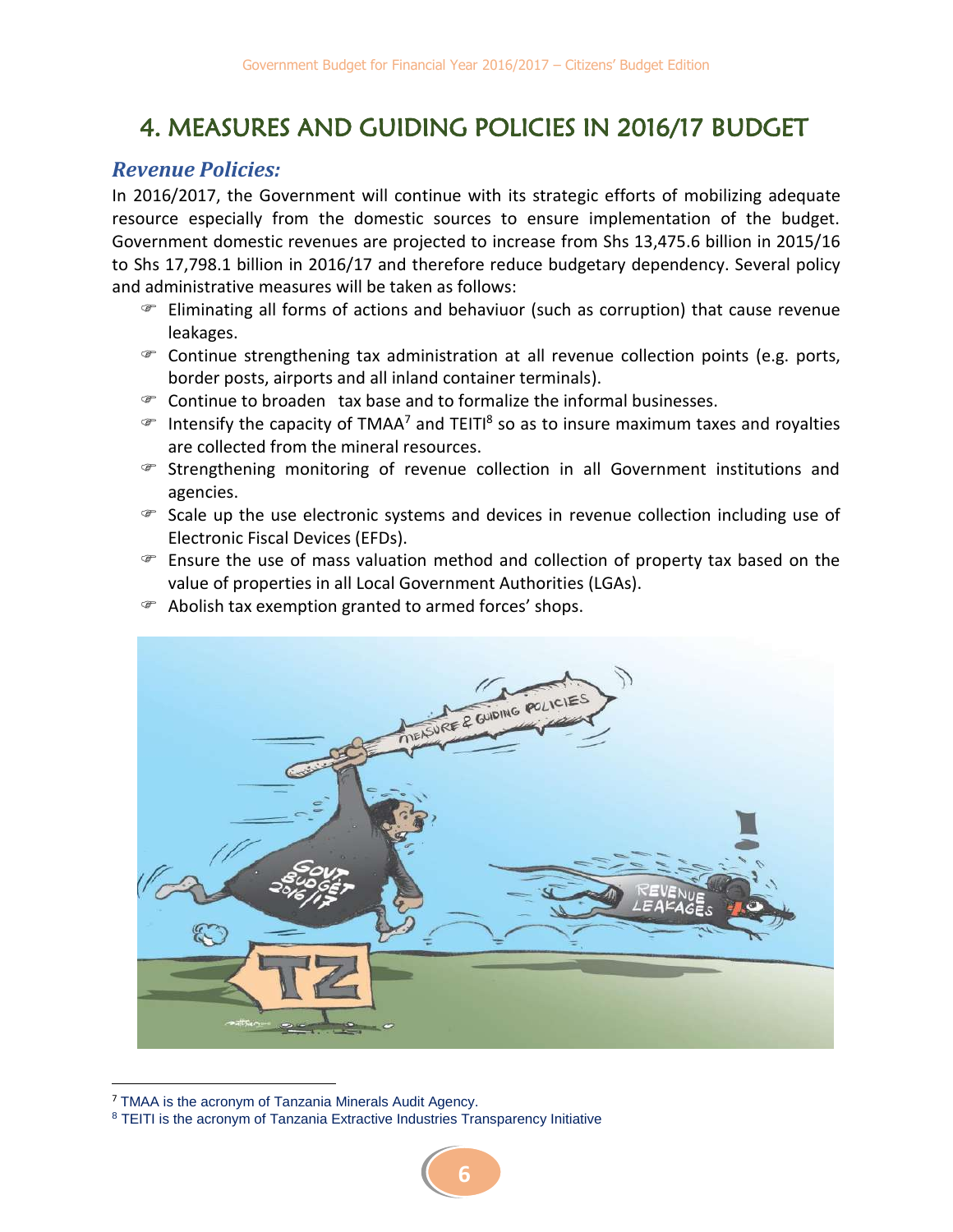#### *Reforms of the tax structure, fees, levies and Other Revenue measures*

In 2016/17, the Government intends to make a number of reforms in different taxes, so as to increase revenues to cater for planned and budgeted national programmes. Some of the key amendments are as follows:

- (a) **The Value Added Tax, CAP 148 has been amended to introduce VAT on**;
	- Tourism services such as tour guiding, game driving, water safaris, animal or bird watching, park fees and ground transport services.
	- Financial services based fee excluding interest on loans.
- (b) **The Value Added Tax, CAP 148 has been amended to exempt VAT on**;
	- $\mathcal{F}$  Raw soya beans.
	- All unprocessed vegetables and unprocessed edible animal products as one of way of improving nutritional contents.
	- Water treatment chemicals, vitamins and food supplements.
	- Aviation insurance so as to promote the Aviation industry and subsequently tourism industry.
- (c) **Amendment of The Excise (Management and Tariff) Act, CAP 147 proposed to**;
	- $\mathcal F$  Increase excise duty rate of imported furniture from 15 percent to 20 percent to promote local production of furniture using locally available timber.
	- Abolish the manufacturing, selling, buying and use of plastic bags of less than 50 microns.
	- Extend the excise duty of 10 percent on charges or fees payable by a person to a telecommunication service provider in respect of money transfers to cover all commission received in the provision of mobile money services.
- (d) **Amendment of The Income Tax Act, CAP 332 so as**:
	- To remove the income tax exemptions on the final gratuity to *Members of Parliament* in order to promote equity and fairness in taxation to all individuals.
	- To remove exemption on non-investment assets (shares), hence increase the tax base as the same item which enjoy a reduced rate of 5 percent on dividend.
	- To reduce the minimum PAYE rate from 11 percent to 9 percent.
	- To impose withholding tax on payments made to approved retirement funds arising from investment incomes to be in line with the taxation principles of fairness and equity.
	- To grant the Commissioner General of TRA powers to determine *rental income* based on the minimum market value to charge withholding tax on rental income.
- (e) **Amendment of the Vocational Education and Training Act, CAP. 82** by reducing the Skills and Development Levy from 5% to 4.5% so as to reduce tax burden to employers.
- (f) **Amendment of The Motor Vehicles (Tax on Registration and Transfer) Act, CAP 124** so as:
	- To increase motor vehicle registration fee from the current rate of Shs 150,000 to Shs 250,000 per motor vehicles and from SHS 45,000 to Shs 95,000 per motor cycle and tricycles;
	- To increase the Personalized Registration Number fee from Shs 5,000,000 to Shs. 10,000,000 for every three years to reflect the true value of money.

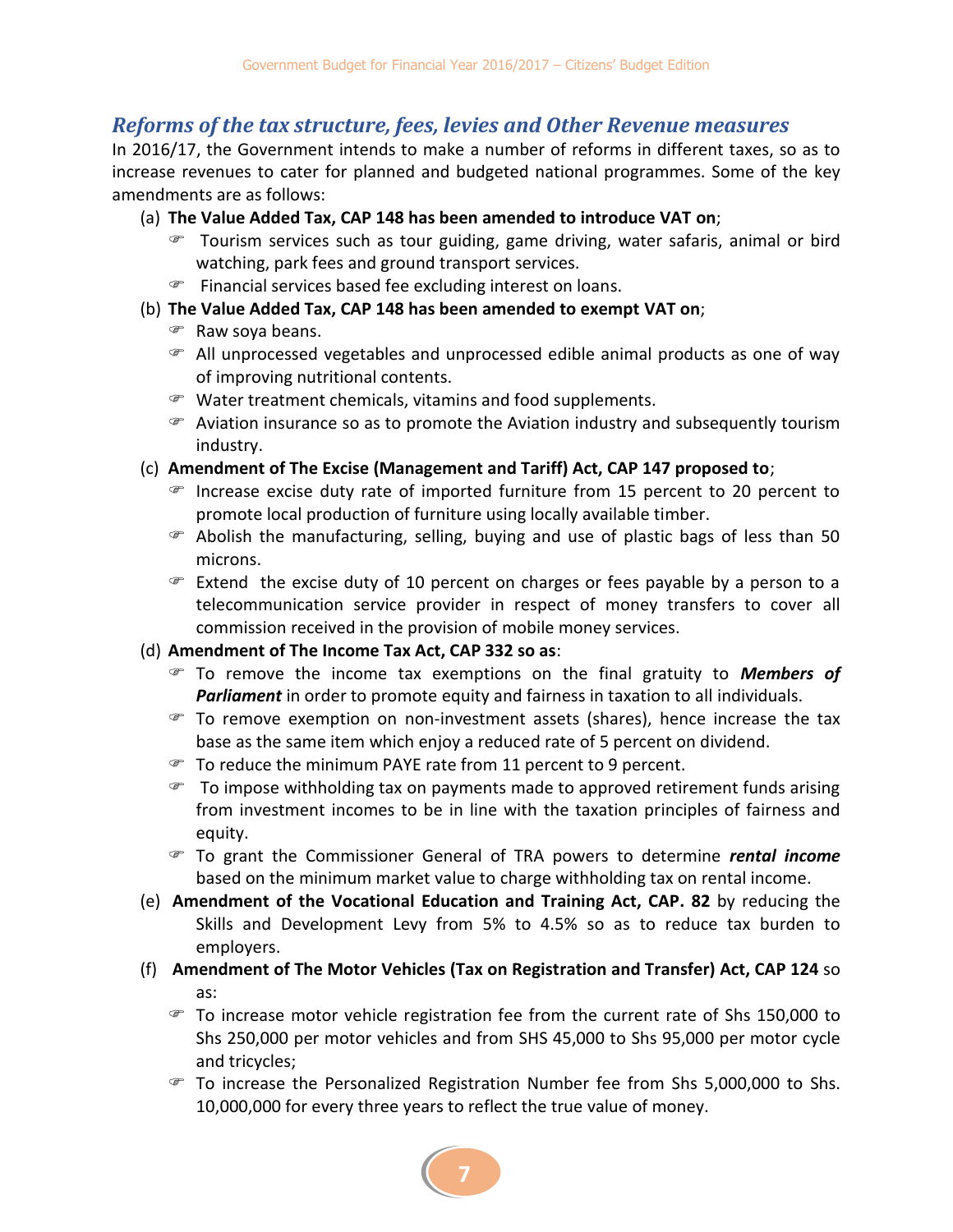- (g) **Amendments of: The Tanzania Revenue Authority Act, CAP 399; The Local Government Finance Act, CAP 290; The Urban Authorities (Rating) Act 289; The Tax Administration Act, 2015; and The Tax Appeals Act, CAP 408**; the amendments aim at:
	- Facilitating transfer of mandate to collect property tax from LGAs to the TRA*.*
	- Enabling TRA to estimate tax and make valuation of the properties.
	- $\mathcal F$  Enabling TRA to collect property tax under its laid down procedures by using the relevant tax laws.
	- Institutionalize proper procedures for remittance of property tax collected by TRA in the respective local governments.
	- Setting procedure for dispute resolution arising from collection of property tax by using prevailing tax laws.
	- $\mathcal F$  Reviewing property tax exemptions to ensure that more properties are brought into the tax structure.
- (h) **Amendments of Treasury Registrar (Responsibility and Roles) Act, CAP 370,** so as:
	- To require all Agencies and Regulatory Authorities under the Treasury Registrar to remit 15 percent of their gross income to the Consolidated Fund.
	- To remove Arusha International Conference Centre (AICC) from the list of the public institutions that contribute 15 percent and instead, required to provide dividends due from business operations.

#### *Expenditure Measures*

In the year 2016/17, the Government will continue to enforce discipline in the use of public funds to comply with the laws, rules, regulations and guidelines. In addition, various measures will be taken to reduce unnecessary expenditure on recurrent and development projects. Measures to be taken include:

- To reduce unnecessary expenditure such as national celebration, sitting allowances, printing of (T-shirts, caps, bags, diaries, calendars), foreign travels and overseas short term training;
- To use public institutions' facilities when conducting meetings, trainings, workshops and seminars;
- To use Government entities in procuring services such as insurance, transport, mail delivery, freight and packaging, advertising and transportation;
- $\mathcal F$  Control the use of vehicles to reduce operating costs, maintenance and purchase of new vehicles;
- Reduce the use of telephone, electricity and water by keeping secret numbers, using *LUKU* and installing water meters in order to control expenditure of public utilities;
- Ensure that all commercially viable public institutions are operating profitably and not relying upon Government subvention;
- Ensure that salaries are paid to eligible employees who are physically present at the working stations;
- Integrating all LGAs into the electronic Fund transfer System;
- Strengthen the evaluation and monitoring of public expenditure on development projects.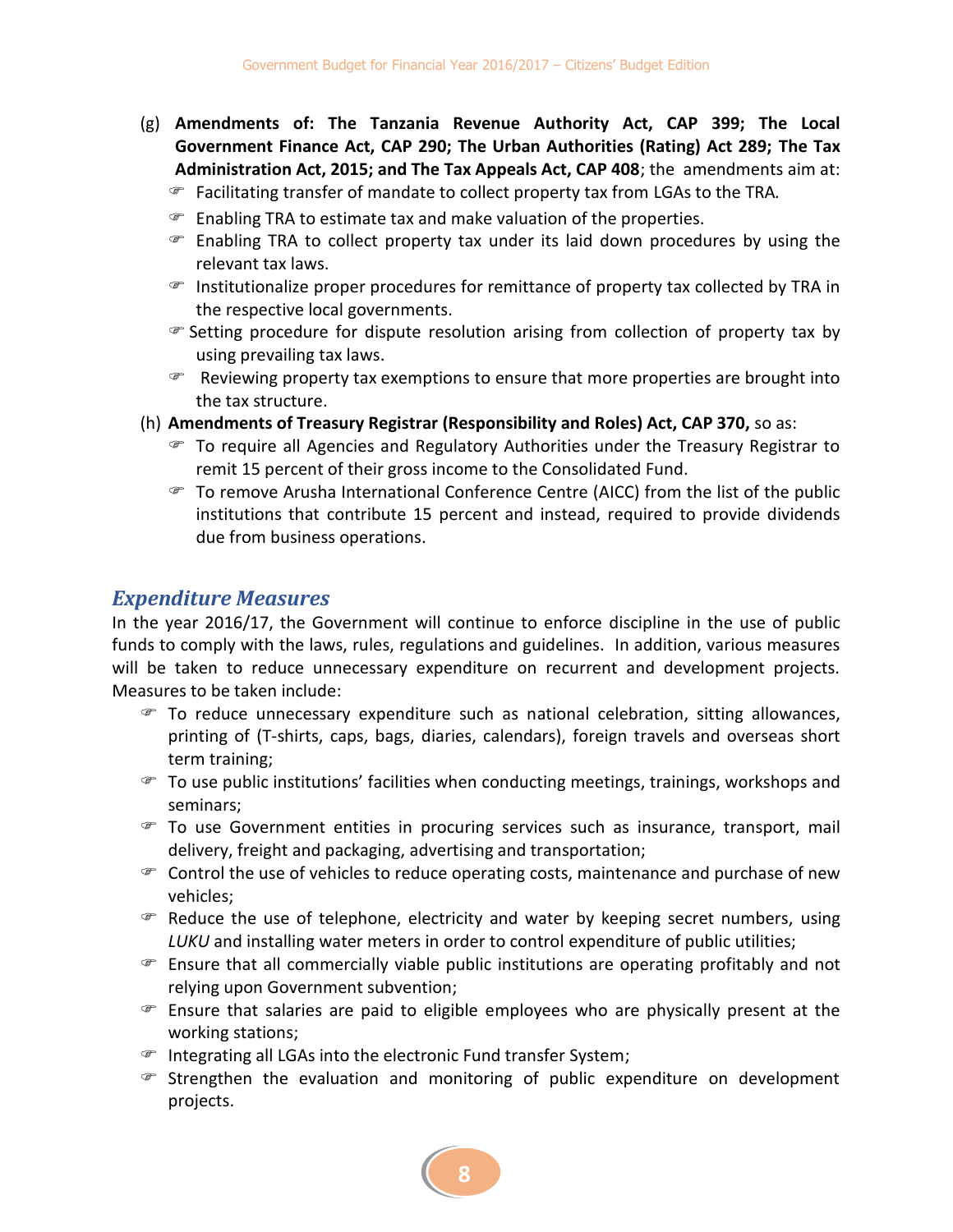## 5.REVENUE: WHERE WILL THE GOVERNMENT GET ITS MONEY?

In order to run its activities, execute its projects and programmes in 2016/17, the Government aims at raising **Shs 29,539.6 billion** from the following sources:

- **Shs 15,105.1 billion** from tax on salaries and income of individuals and companies (**Income Tax)**; Purchase of goods and services (**Value Added Tax and Excise Duty**); and Imports and exports (**Customs and export duty**);
- **Shs 3,358.4 billion** from non- tax revenue (including fines, fees, levies, sale of tender documents and Local Government Authorities (LGAs) own source revenue);
- **Shs 3,600.8 billion** from grants and concessional loans (including General Budget Support-GBS, Projects Loans and Grants and Basket Loans and Grants);
- **Shs 7,475.3 billion** from domestic and external borrowing (including External Non Concessional Borrowing and Domestic Non Concessional Borrowing -1.5% of GDP).



## *Sources of Financing 2016/2017*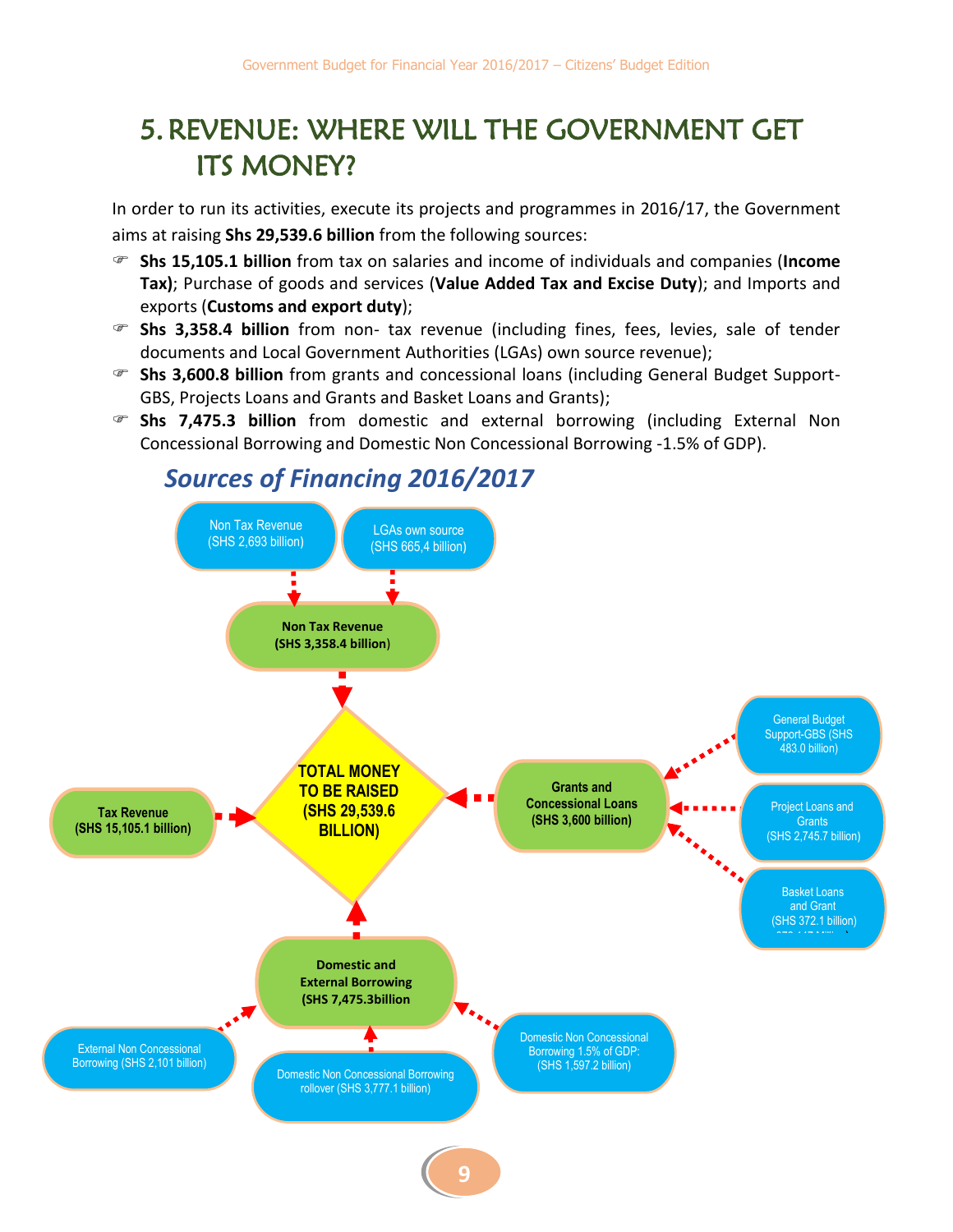

## 6. EXPENDITURE: HOW DOES THE GOVERNMENT INTEND TO SPEND THE REVENUE?

The total Government expenditure has been estimated to **Shs 29,539.6 billion** in 2016/17 to be spent under the two major components:

- **Shs. 17,719.1 billion** will be spent on **Recurrent Expenditures**. This is needed to support day to day operations such as paying salaries and wages, rent, materials and supplies, transport expenses, simple repairs and maintenance of equipment.
- **Shs. 11,820.5 billion** will be spent on **Development Expenditures**. This is money set aside for financing projects, including construction of roads, schools, hospitals, water infrastructure and acquisition of new assets.



**10**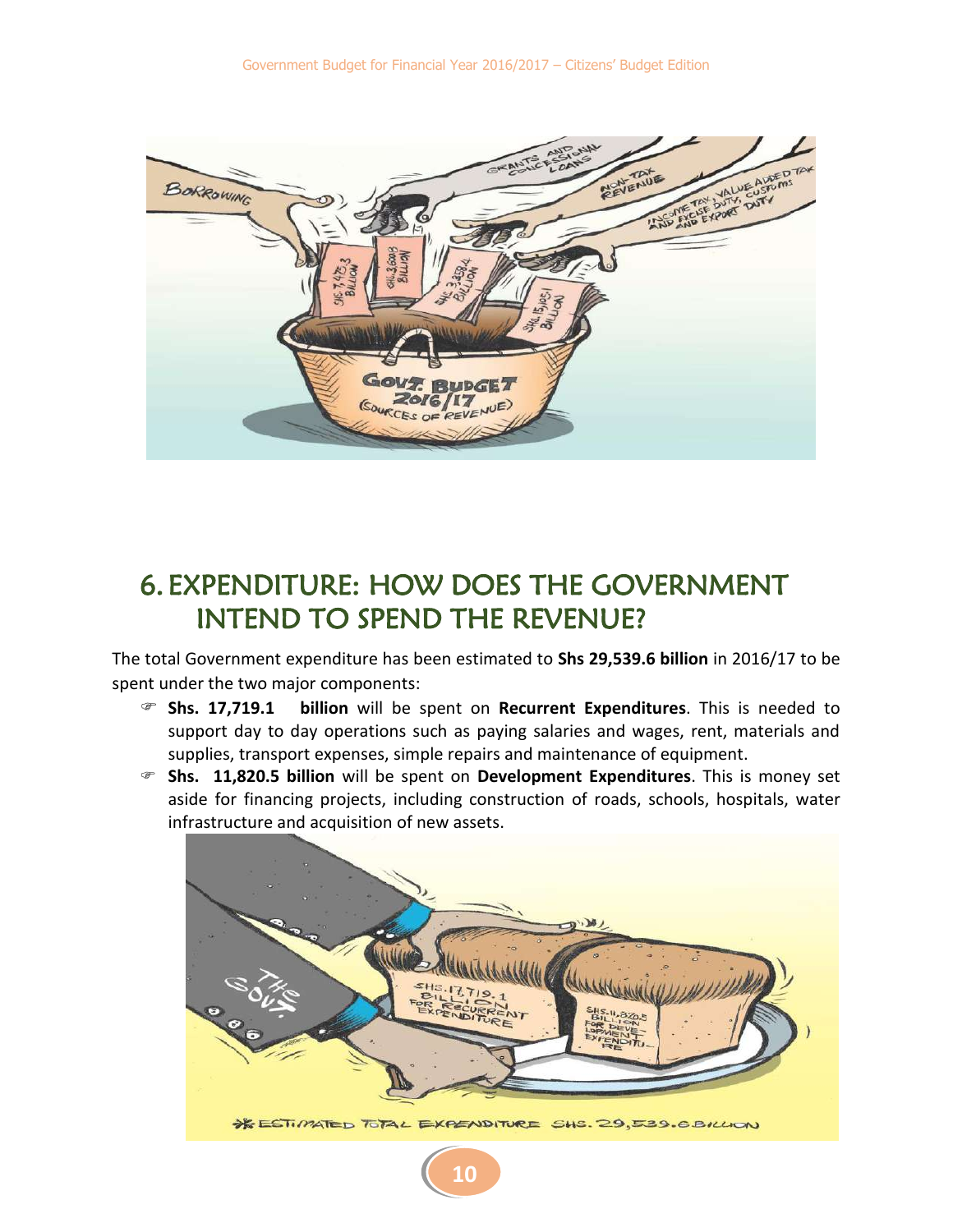

#### *Expenditures on Transfers to Local Government Authorities*

In the year 2016/17 a total of **Shs 4,769.3 billion** has been budgeted as grant transfer to LGAs. Out of this, **Shs 3,925.9 billion** is for recurrent expenditures and **Shs. 843.5 billion** is for development expenditures. Below are the transfers to LGAs allocation sector wise:

- $\mathbf{\hat{x}}$  Education sector Shs 2,958 billion;
- $\mathbf{\hat{x}}$  Health sector Shs 719.7 billion;
- $\mathcal{A}$  Agriculture sector Shs 113.4 billion;
- $\approx$  Roads Shs 50.96 billion;
- $\mathbf{\hat{x}}$  Water sector Shs 62.248 billion;
- $\approx$  Administration Shs 864.94 billion.

In addition to transfers, **Shs 665.4 billion** which is expected to be collected from LGAs own sources will also be spent by LGAs, of which Shs 266.2 billion is for recurrent expenditures and Shs 399.2 billion is for development projects.

#### *Expenditure by Government's Functions*

All Government expenditure whether it is recurrent or development is aimed at delivering service to the public in accordance with Government's functions as shown below: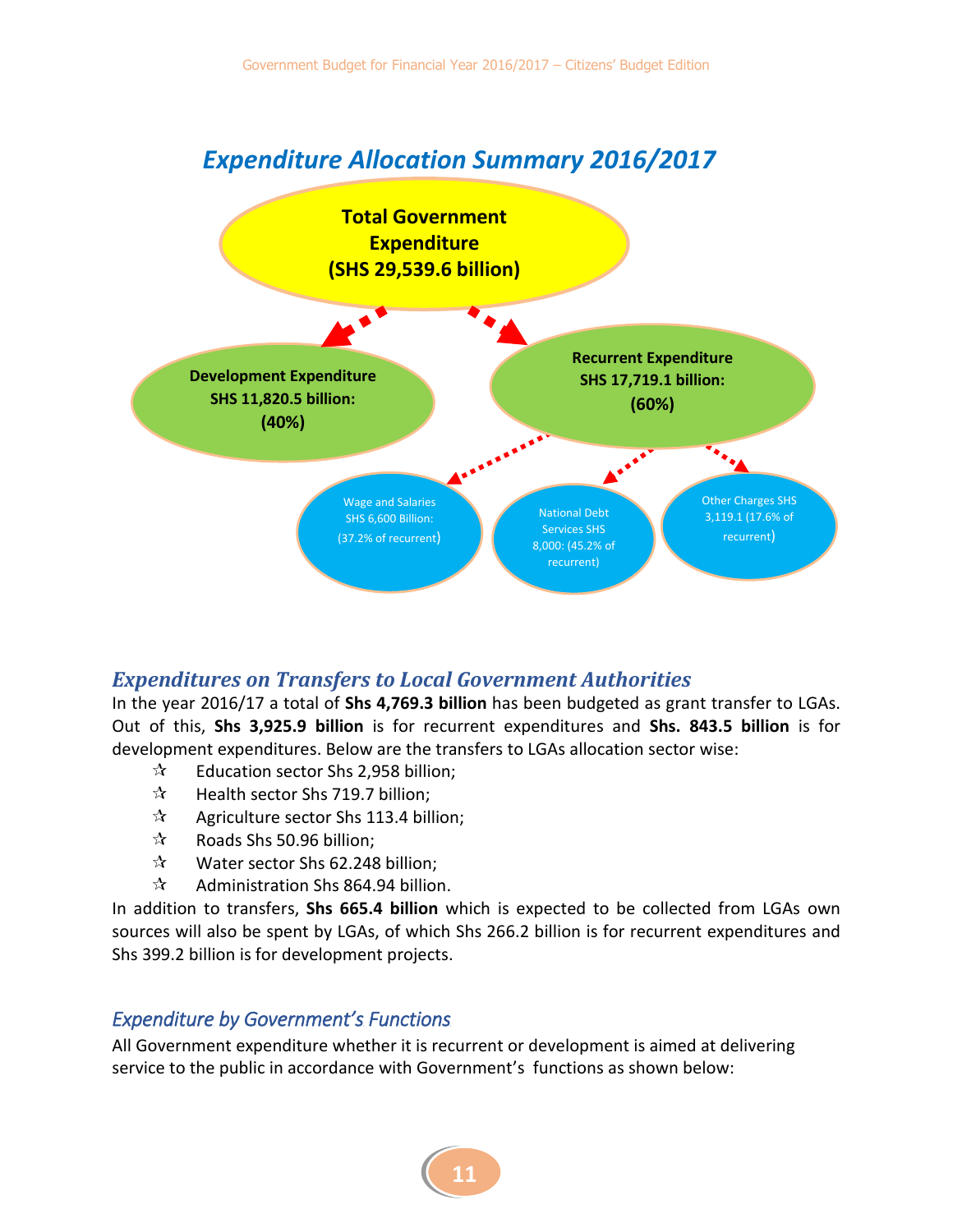

#### *What Will the 2016/17 Budget do in Sectors?*

Expenditures by functions of the Government have been divided into different sectors country wide in order to finance operational expenses and implementation of various projects. The major allocation (*as it is shown in the above pie chart*) is for activities of **an economic nature** such as Industry, Agriculture, Livestock, Fisheries, Transport, Energy and Minerals



The budget allocated to implement the commitments under the industrial sector for 2016/17 is **Shs 81.9 billion**. Further, the Government will spend **Shs 50.9 billion** to implement *Industrial Growth for Job Creation strategies*, such as: Valuation of land and property in strategic investment

areas, carrying out industrial research, developing infrastructure for small scale industries and facilitating availability of simple and affordable industrial technologies. The implementation of the industrial Sector's budget will mainly focus on promoting growth and industrialization for economic transformation. Likewise, to improve the environment for industrial development,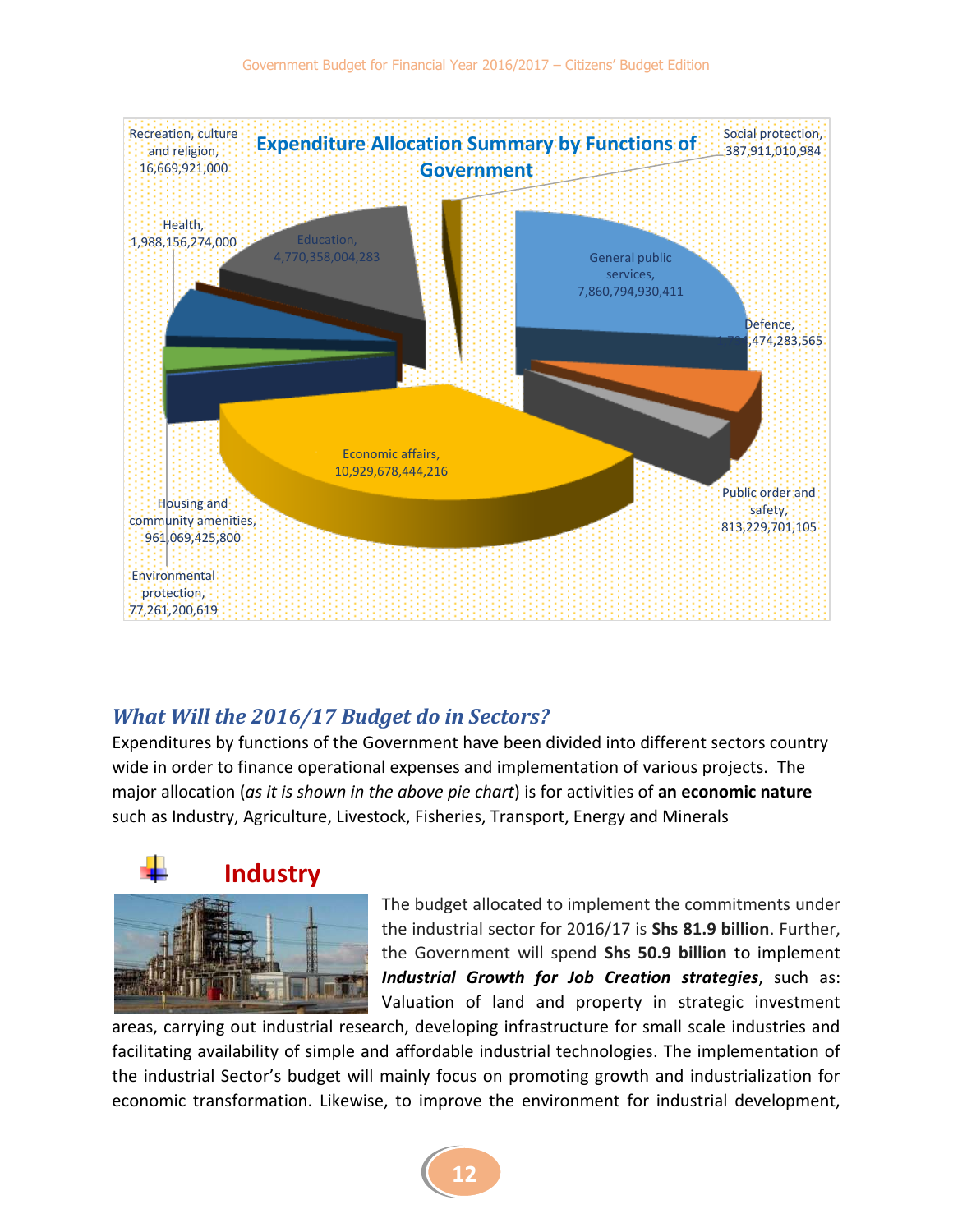funds have been allocated to other sectors for improvement of infrastructure related to power, water, road, ports and railways.

#### *Other spending highlights:*

- **Shs 10 billion** for valuation and relocation at Mchuchuma coal project and Liganga Iron ore mine;
- **Shs 9 billion** for construction of basic industrial infrastructure at TAMCO Industrial area, Kibaha;
- **Shs 6.1 billion** for facilitating SIDO to modernize and establishment of industrial estates at Dar es Salaam, Mbeya, Mwanza, Morogoro and Mtwara;
- **Shs 2.4 billion** for raising the National Entrepreneurship Development Fund (NEDF) so as to increase the scope of issuing loans to small industries;
- **Shs 1.7 billion** for feasibility study, land valuation and relocation of people at Lake Natron/Engaruka soda ash project;
- **Shs 1 billion** for establishment of basic infrastructure for Leather Value Addition Cluster in Dodoma region;

## **Agriculture, Livestock and Fisheries**



In 2016/17, the Government has budgeted **Shs 1,560 billion** for Agriculture, Livestock and Fisheries. The allocation is equivalent to 4.9 percent of total budget, excluding public debt services. The budget focuses on increasing production, value addition and marketing of

agriculture, livestock and fishing produces so that they can be used in small, medium and large production and processing industries. The Government will ensure the use of modern agricultural, livestock and fisheries equipment, availability of agricultural inputs and improving sectorial infrastructures by construction and rehabilitation of warehouses and silos.

- **Shs 79.54 billion** for construction and rehabilitation of markets, warehouses and silos for grain storage, purchasing and distribution of grain stock materials;
- **Shs 25.0 billion** will be used to subsidize agricultural inputs to small scale farmers;
- **Shs 26.9 billion** for purchasing, storing and distribution of grain through the National Food Reserve Agency as well as purchasing and milling of maize through Cereals and Other Produces Board;
- **Shs 1.5 billion** will be used to sustain agricultural production by providing access to credits to smallholders;
- **Shs 3.0 billion** will be used to facilitate access to new investment plantations and youth employment opportunities;
- **Shs 21.7 billion** for funding research to increase productivity in fisheries and livestock;
- **Shs 18.2 billion** will be used to construct livestock chakol dams, construction and rehabilitation of fishing infrastructure, cattle auctions and markets; developing livestock multiplication farms, allocating grazing areas, providing fishery subsidy and conduct a feasibility study for the construction of large fishing port;

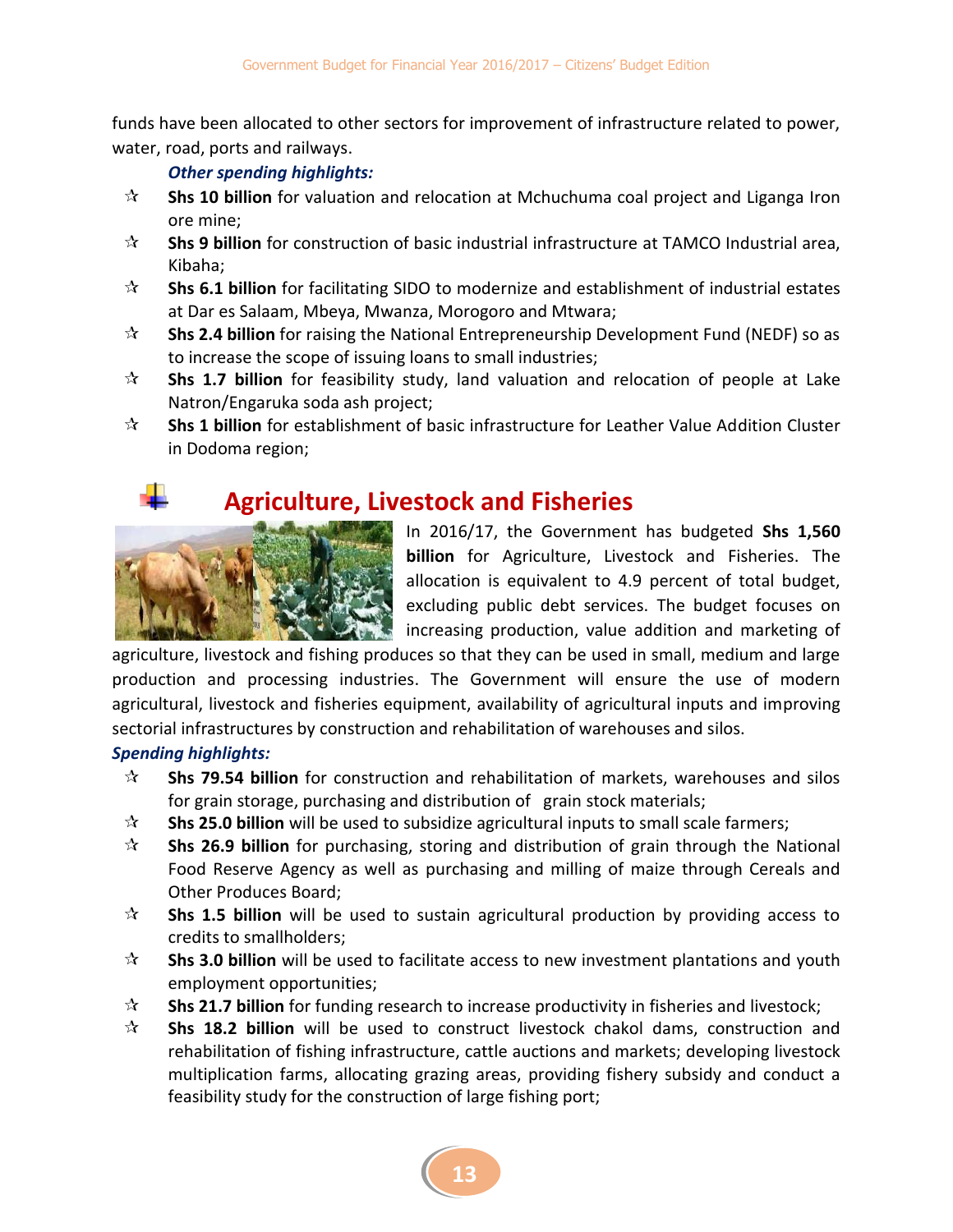**Shs 5.9 billion** for development of aquatic organisms by building 5 fish ponds and installing 5 fish feed making machines.



The sector has been budgeted **Shs 5,470.3 billion** equivalent to 25.4 percent of total budget excluding public debt services. The 2016/17 budget allocation on transport intends to enhance industrial development and human resources through improvement of infrastructurers of

roads, railways, airports, ports, weather and communications.

#### *Spending highlights:*

- **Shs 1,347.7 billion** for construction and rehabilitation of roads that open up economic oppotunities;
- **Shs 1,000 billion** for construction of a standard gauge central railway line;
- **Shs 161.4 billion** for rehabilitation of central railway line and procurement of locomotives and wagons, through the Railways Fund;
- **Shs 1,490 billion** for acquisition of three new passengers aircrafts; acquisition and rehabilitation of passenger ships in lake Victoria and Tanganyika; improvement of port infrastructure; and rehabilitation of airports;
- **Shs 510 billion** for developments of ports;
- **Shs 832.3 billion** will be used through Road Fund for feasibility study and construction of 3,184 km of roads and 14 bridges at the level of tarmac countrywide. In additional, another 28 km of roads will be constructed to reduce traffic jam in Dar es Salaam city.



### **Energy and Minerals**

In the 2016/17 the Government has budgeted **Shs 1,130 billion**, equivalent of 5.3 percent of total budget excluding public debt service on ensuring reliable power supply for industrial and domestic uses.

- **Shs 587.6 billion** is for Rural Energy Agency and Rural Energy Fund to facilitating distribution of power to district headquarters and rural areas;
- **Shs 106 billion** for construction a total of 1020 KV transmission lines which are Makambako-Songea, Dar es salam-Tanga-Arusha and Iringa-Singida-Shinyanga;
- **Shs 26.0 billion** for facilitating expansion of Rusumo Falls Hydroelectric Power Plant and extension of North-West Grid of 400 KV transmission line;
- **Shs 229.2 billion** for completion of Kinyerezi I and construction of Kinyerezi II natural gas fired Plant;
- **Shs 15.6 billion** for facilitating energy and mineral sector capacity and institutional support;
- **Shs 40.1 billion** for supporting development of new and renewable energies;

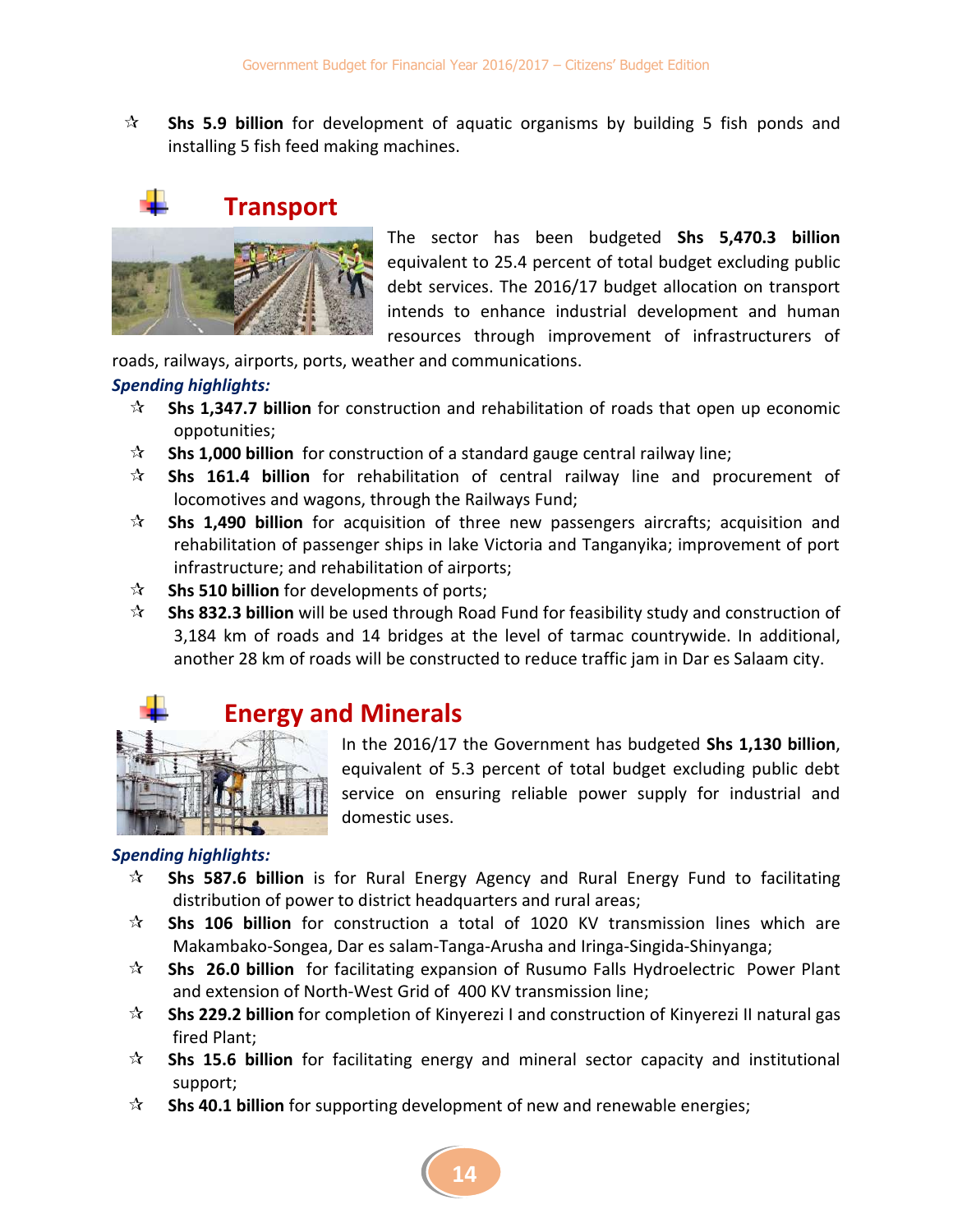- **Shs 5.0 billion** for completion of feasibility study for gas distribution networks in Lindi and Mtwara Regions (Gas distribution network) along the Natural Gas Pipeline project;
- **Shs 10.7 billion** for development of petroleum sub-sector in order to speed up exploration and access to white petroleum products.



In meeting the Government theme of enabling the sustainable economy towards attaining middle income status by 2025 through industrial development, education sector is very crucial path. Because it enables the country to have a productive society with skills and innovations which are useful for industrial sectors. In 2016/17, the Government has budgeted **Shs 4,770 billion** in

education sector. The amount budgeted on education sector is equivalent to 22.1 percent of total Government Budget excluding public debt service. The main focuses of the sector are: To implement free basic education country wide; Provision of loans to higher learning students and constructions and rehabilitation of education infrastructures country wide; Improving quality of education and build relevant skills at all levels; To strengthen Research and Development and the use of science and technology for stimulation of economic development.



- **Shs 3,069.5 billion** for implementing free basic education program;
- **Shs 44.61 billion** for Technical and Vocational training in which about 81% will be used to support Vocational Education Training Colleges countrywide;

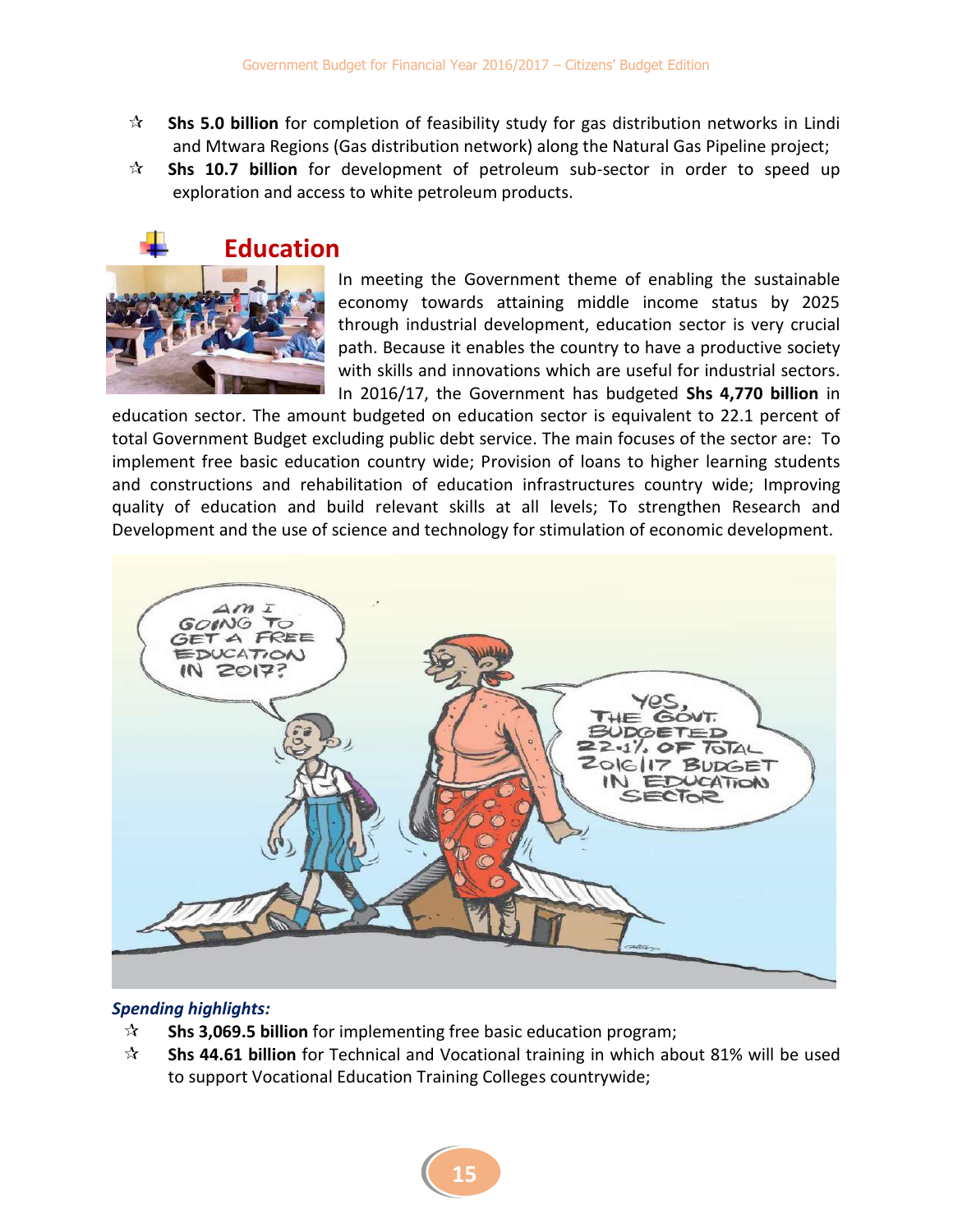- **Shs 69.66 billion** for maintenance and operation of Universities and Commissions dealing with Science and Technology;
- **Shs 431.71 billion** for providing loans to students admitted to higher learning institutions;
- **Shs 43.75 billion** will be spent on school quality assurance which includes rehabilitation of Teachers' Colleges, strengthening inspectorate and establishment of Teachers Service Commission;

## **Health**



In 2016/17 **Shs 1,988.2 billion** has been budgeted for health sector which is equivalent to 9.2 percent of the total budget excluding public debt services. Among others, sector budget focuses on provision of quality health services to all citizens.

*Spending highlights:*



- **Shs 251.5 billion** is for purchasing of medicines, medical equipment and reagents countrywide through Medical Store Department (MSD), of which Shs. 71.0 billion is for settlement of outstanding MSD debts;
- **Shs 646 billion** is for primary health care services in dispensaries, health centres and district hospitals;
- **Shs 10.1 billion** is for improvement of health infrastructure and services in national and zonal hospitals;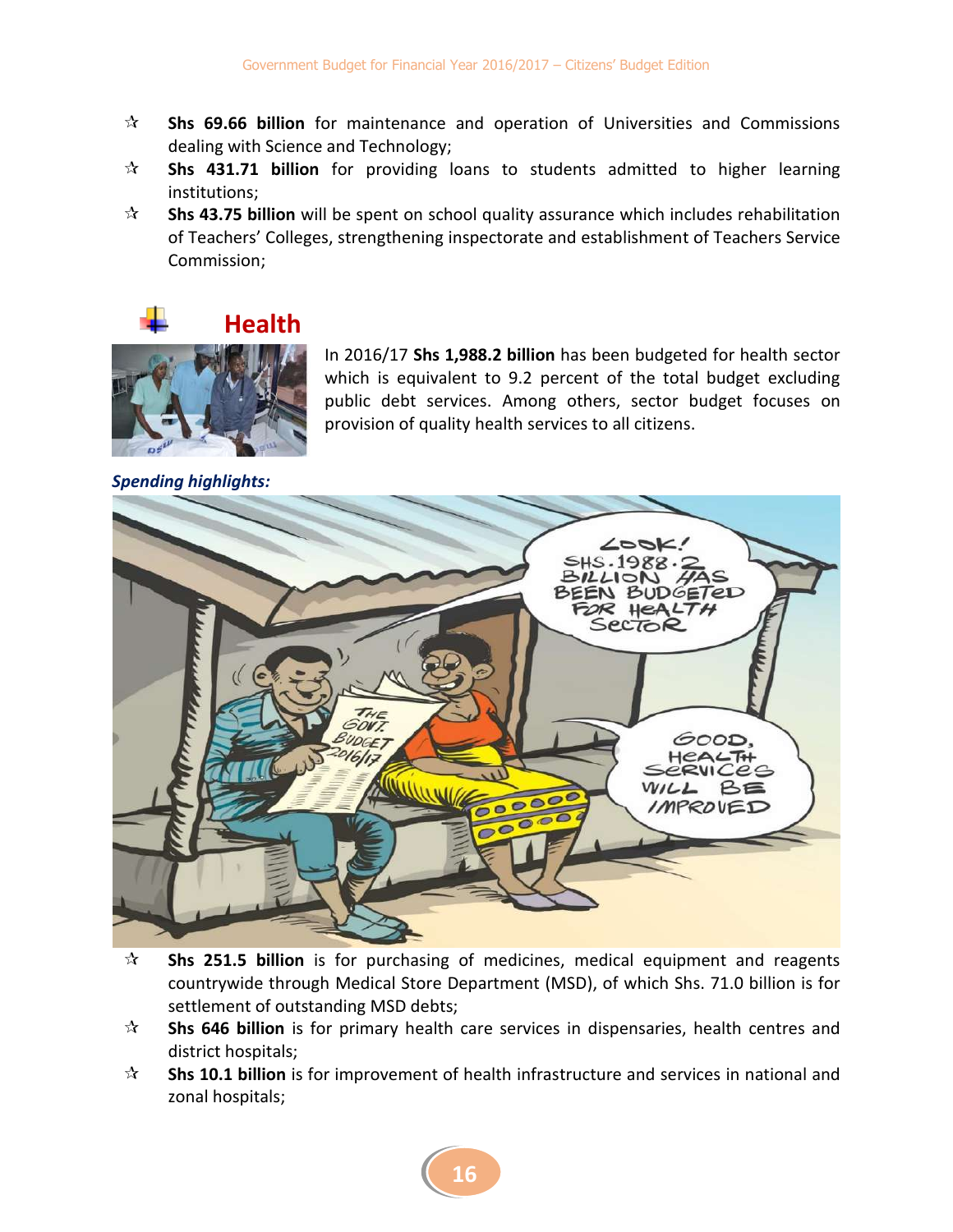- **Shs 18.8 billion** is for rehabilitation and completion of ongoing construction of Regional Hospitals countrywide;
- **Shs 24.5 billion** is for cancer examination, TB/Leprosy control programme, psychriatic services and treatment of chronic Tuberculosis (TB);
- **Shs 20.0 billion** is for procurement of medical equipment for Jakaya Kikwete Cardiac Centre, Muhimbili Orthopedic Institute (MOI), Ocean Road Cancer Institute and Mbeya Referral Hospital;
- **Shs 3.0 billion** is for antenatal and maternal health services countrywide;
- **Sh 5.0 billion** is for medical treatment abroad to people with special medical requirement which are not attained in the country;
- **Shs 80.8 billion** is for prevention and treatment of HIV/AIDS.



Water is one of the sectors under **Housing and Community amenities** function of the Government. Budget allocation for water sector in 2016/17 is **SHS. 1,020 billion**, equivalent of 4.8 percent of total budget excluding public debt services. Annual targets for the sector are: to improve the management and development of water resources in the country; to increase access to water supply and sanitation in rural and urban

areas; to develop irrigation infrastructure. The sector budget is mainly for: construction and rehabilitation of water infrastructure for both rural and urban areas; settlement of contractors' outstanding claims, and implementation of Water Fund Programme.

- **Shs 310.7 billion** for implementation of rural water supply and sanitation projects;
- **Shs 38.8 billion** for borehole drilling and dams construction (including Kidunda dam);
- **Shs 63.4 billion** for implementation of water projects of Same-Mwanga-Korogwe and Masai Nachingwea as well as Lake Victoria Shinyanga Kahama water supply;
- **Shs 102.6 billion** for expansion and rehabilitation of rural and urban water supply infrastructure;
- **Shs 156.7 billion** for rehabilitation and expansion of Urban Water Supply;
- **Shs 152.3 billion** for implementation of Dar es Salaam water supply and sanitation projects;
- **Shs 14.7 billion** for Management Support to LGAs;
- **Shs 54.6 billion** for development and management of water resources;
- **Shs 18.2 billion** for capacity building and institutional strengthening;
- **Shs 26.8** for Regions and LGAs for development of water infrastructure.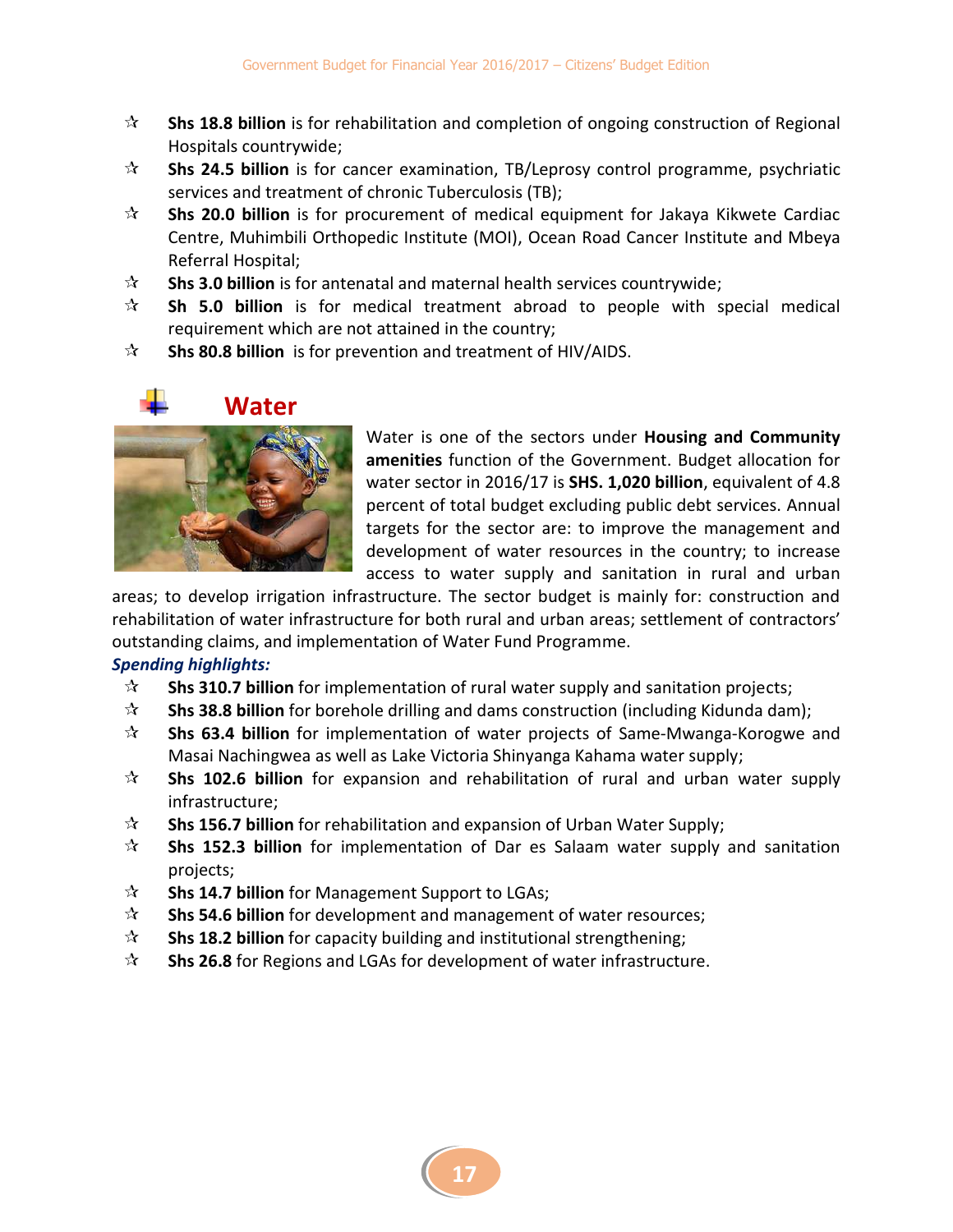

Apart from other Government efforts to improve Economic and other Sectors, attention has been given also to strengthening social protection so as to improve income and social welfare of people. **Shs 387.9 billion** has been budgeted for social protection.

#### *Spending highlights:*

- **Shs 2.4 billion** for improving infrastructure for the elderly homes and juvenile detentions centers; purchase food, medicine and other requirements for vulnerable children;
- **Shs 59.0 billion** has been budgeted to enable economic empowerment in small-scale economic activities in groups, where by each village will get **Shs 50 million** in phases;
- **Shs 15.0 billion** for Supporting National Skills Development Programme so as to promote productive and decent employment opportunities. It involves: re-skilling of 13,400 employees to accommodate emerging technologies and techniques; train 4,600 apprentices in collaboration with training institutions and employers; facilitate internship programme to 4,000 graduates; strengthen employment services centres including labour market information system; and identifying and asses 5,000 persons acquired skills through non formal learning;
- $\mathbf{\hat{x}}$  The Government has budgeted 5.0 percent of each LGA's total own revenue sources for youth groups. Likewise, **Shs 1.0 billion** has been set aside for Youth Development Fund Project to enhance Economic Youth groups' empowerment;
- **Shs 1.96 billion** for women economic empowerment.

#### **Democracy and Good Governance**



Issues of Democracy and good governance are among the notable Government obligations implemented through **General Public Services** function. In 2016/17, **Shs 81.9 billion** has been budgeted to address issues of democracy and good governance.

- **Shs 9.15 billion** for constitutional affairs;
- **Shs 24.0 billion** for construction and rehabilitation of court buildings and Judges' residences;
- **Shs 3.55 billion** for human rights and Good Governance activities;
- **Shs 1.68 billion** for law reform activities;
- **Shs 18.79 billion** for political parties activities, of which Shs 17.20 billion is grants to political parties and Shs 230 million is for Tanzania Centre for Democracy (TCD);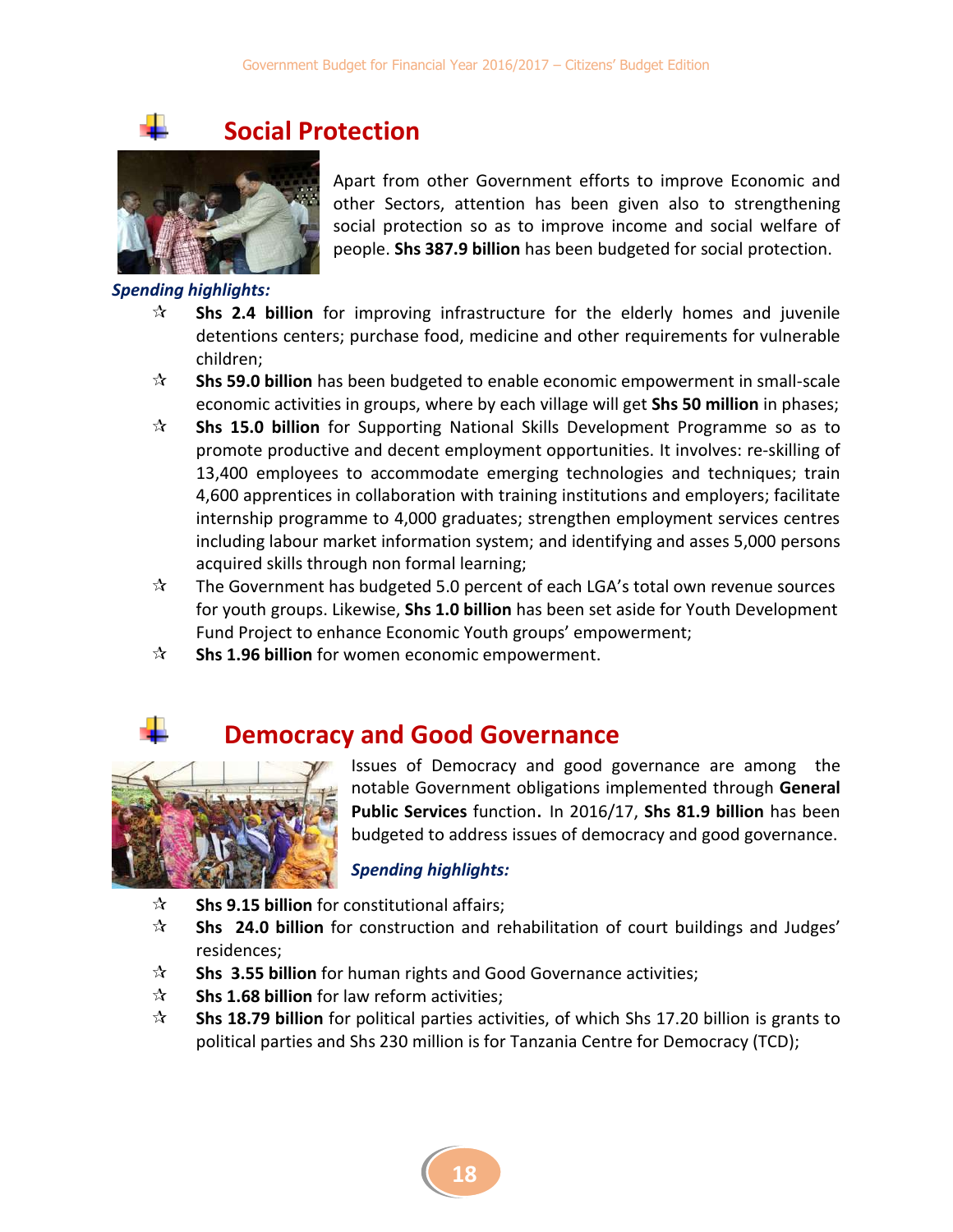### BUDGET REFERENCE DOCUMENTS

The following is a list of the documents published by Government and used as sources of information to prepare the budget:

- $\Rightarrow$  Tanzania Development Vision 2025, together with Five Year Development Plan II;
- $\Rightarrow$  Ruling Party Election Manifesto of 2015;
- $\Rightarrow$  Macro-Economic Policy Framework: Provides information about fiscal policies and reforms;
- $\Rightarrow$  National Debt Strategy;
- $\Rightarrow$  Joint Assistance Strategy;
- $\Rightarrow$  Ministries Budget Speeches for year 2016/17;
- $\Rightarrow$  Medium Term Plans and Medium Term Expenditure Framework Budget Memoranda 2016/17;
- $\Rightarrow$  The State of the Economy Speech for Year 2016/17;
- $\Rightarrow$  National (Government) Budget Speech 2016/17
- $\Rightarrow$  The Appropriation Act, 2016;
- $\Rightarrow$  The Annual Finance Act, 2016;
- $\Rightarrow$  National Economic Survey; and
- $\Rightarrow$  The Estimates of Public Revenue and Expenditure Books for year 2016/17 (Volumes I  $-$  IV).

In order to access some of these documents and previous versions of Citizens Budget you can visit:

- H Ministry of finance and Planning website [\(www.mof.go.tz\)](http://www.mof.go.tz/)
- $\rightarrow$  Planning Commission website [\(www.mipango.go.tz\)](http://www.mipango.go.tz/)
- Policy Forum website [\(www.policyforum.or.tz\)](http://www.policyforum.or.tz/)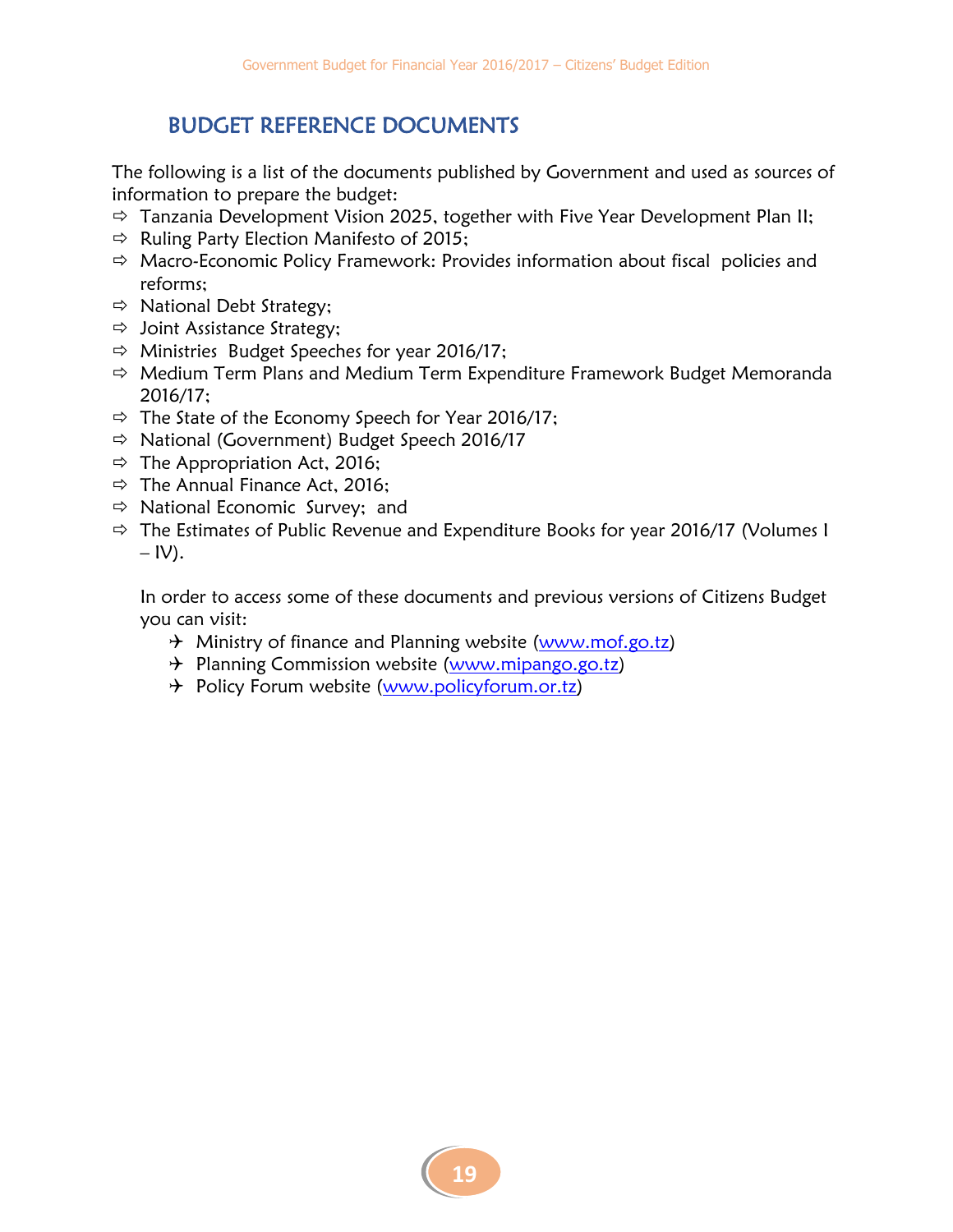#### 

What are your ideas, questions, thoughts or comments on the budget?

| Do you need more information than is provided in this booklet? $\square$ YES<br>If "YES" What kind of information do you need? |                                                                                       |              |               |            | $\Box NO$ |
|--------------------------------------------------------------------------------------------------------------------------------|---------------------------------------------------------------------------------------|--------------|---------------|------------|-----------|
|                                                                                                                                |                                                                                       |              |               |            |           |
|                                                                                                                                |                                                                                       |              |               |            |           |
|                                                                                                                                |                                                                                       |              |               |            |           |
|                                                                                                                                |                                                                                       |              |               |            |           |
| Is there anything more you would like us to know?                                                                              |                                                                                       |              |               |            |           |
|                                                                                                                                |                                                                                       |              |               |            |           |
|                                                                                                                                |                                                                                       |              |               |            |           |
|                                                                                                                                |                                                                                       |              |               |            |           |
|                                                                                                                                |                                                                                       |              |               |            |           |
| Was this booklet useful                                                                                                        | $\Box$ Yes                                                                            | $\square$ No |               | □ Somewhat |           |
|                                                                                                                                |                                                                                       |              |               |            |           |
| Was the booklet easy to read and understand?<br>□Somewhat                                                                      |                                                                                       |              | $\square$ Yes | $\Box$ No  |           |
|                                                                                                                                | Post OR deliver this leaflet to:                                                      |              |               |            |           |
|                                                                                                                                |                                                                                       |              |               |            |           |
|                                                                                                                                | The Government Budget Division,<br><b>Ministry of Finance and Planning</b><br>1.11.11 |              |               |            |           |

1 Madaraka Street 11468 Dar es Salaam P.O. Box 9111, Dar es Salaam.

or email us at: ps@mof.go.tz

 $20$